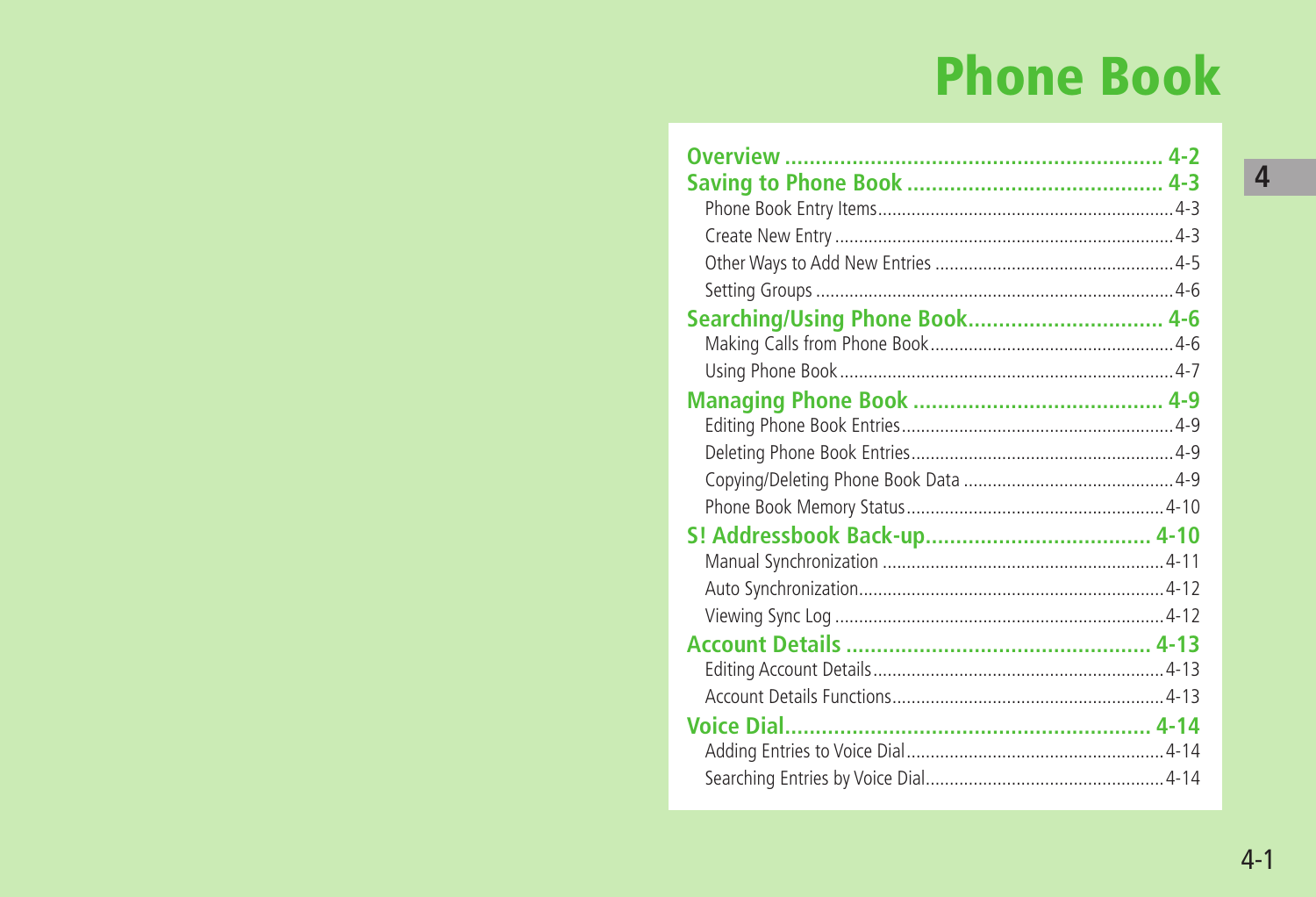## <span id="page-1-0"></span>**Overview**

**Save frequently used phone numbers and mail addresses to Phone Book.**



#### **Note**

#### ● **Back-up Important Information**

Keep a separate copy of Phone Book entry information. When battery is exhausted or removed for extended periods, entries may be lost. Handset damage may also affect data recovery. SoftBank is not liable for damages from lost/altered entries.

### **Tip**

●Phone Book Memory Status (全P.4-10) ●Backing up to microSD Card (r P.9-18)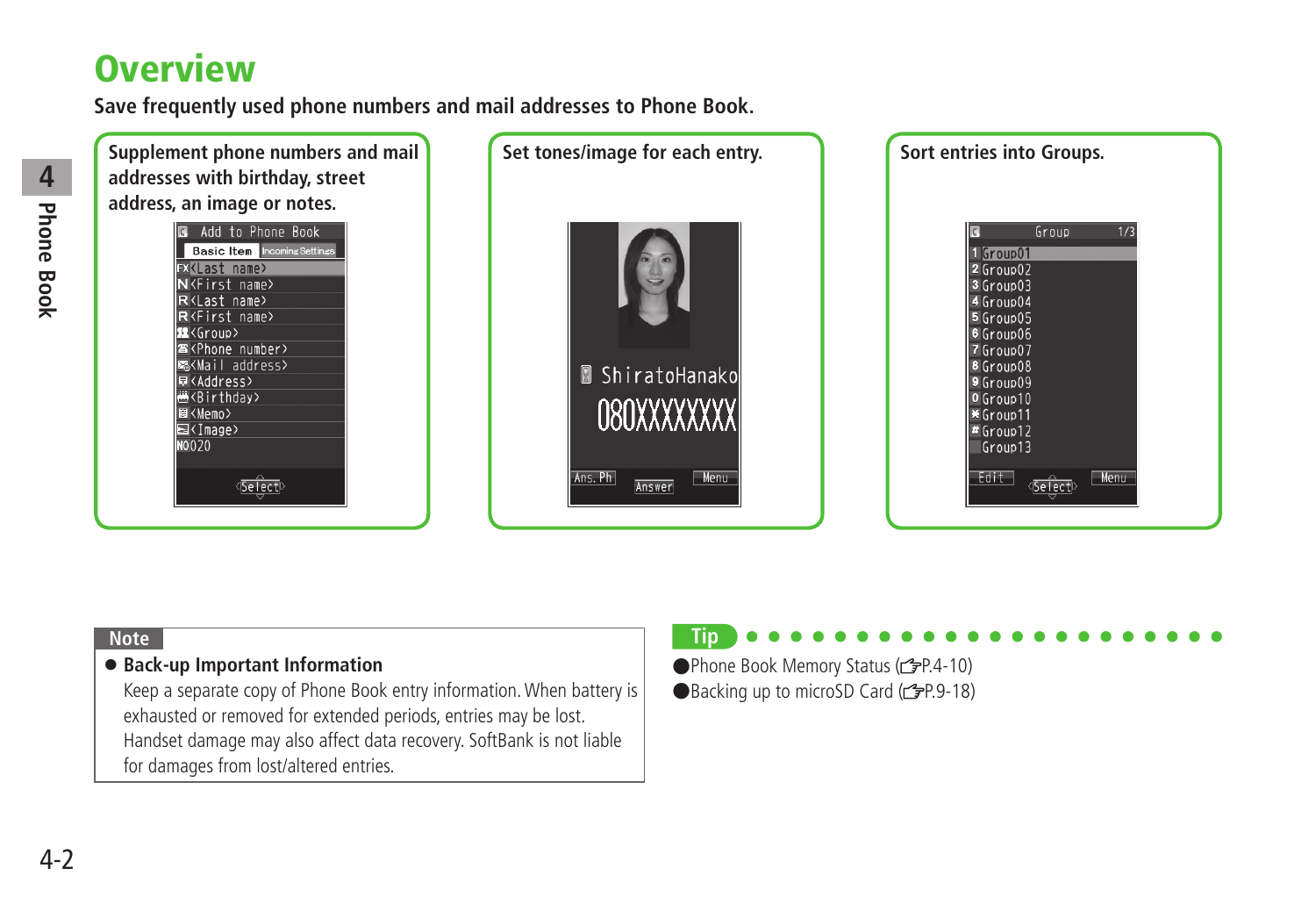## <span id="page-2-0"></span>**Saving to Phone Book**

## **Phone Book Entry Items**

#### **Save up to 1000 entries in Phone Book. Save phone numbers or mail addresses etc. in USIM Card Phone Book.**

● Savable number of entries varies by USIM Card.

|                   | <b>Phone Book Entry Items</b> | 832P        | <b>USIM Card</b> |
|-------------------|-------------------------------|-------------|------------------|
|                   | Name (Reading)                |             |                  |
| <b>Basic item</b> | Group                         | 19          | 10               |
|                   | Phone number                  | 4           | $\overline{2}$   |
|                   | Mail address                  | 3           | 1                |
|                   | Address                       |             | ×                |
|                   | Birthday                      |             | $\times$         |
|                   | Memo                          |             | $\times$         |
|                   | Image                         | 100         | $\times$         |
|                   | Memory number                 | $000 - 999$ | $\times$         |
|                   | Ringtone                      |             |                  |
|                   | Vibrator                      |             |                  |
| Incoming Settings | Notification Light            |             |                  |
|                   | Screen                        |             | $\times$         |
|                   | Msg Ringtone                  |             |                  |
|                   | Msg Vibrator                  |             |                  |
|                   | Msg Notif. Light              |             |                  |
|                   | Answer message                |             |                  |

 $\bigcap$ : Can be saved  $\bigtimes$ : Cannot be saved

● Phone Book entries in USIM Card can also be used in another SoftBank handset.

## **Create New Entry**

### **Save new entries to 832P or USIM Card Phone Book.**

- When saving to USIM Card Phone Book, set **Save Settings** to **USIM** or Ask Every Time beforehand (**FP.17-10**).
- **1** Press and hold  $\boxed{\circ}$
- 2 Enter Last name → Enter First name
	- For 832P Phone Book, co to switch Basic item and Incoming Settings tabs.

| Add to Phone Book                   |  |
|-------------------------------------|--|
| <b>Basic Item Incoming Settings</b> |  |
| $\sqrt{2}$ Aoki                     |  |
| N Taro                              |  |
| R Aok i                             |  |
| $R$ Taro                            |  |
| <b>R</b> <group></group>            |  |
| <b>B</b> <phone number=""></phone>  |  |
| 3 <mail address=""></mail>          |  |
| <b>E</b> KAddress>                  |  |
| <b>KBirthday</b>                    |  |
| El <memo></memo>                    |  |
| <b>⊠</b> <image/>                   |  |
| NO020                               |  |
|                                     |  |
| i sh                                |  |

**832P Phone Book**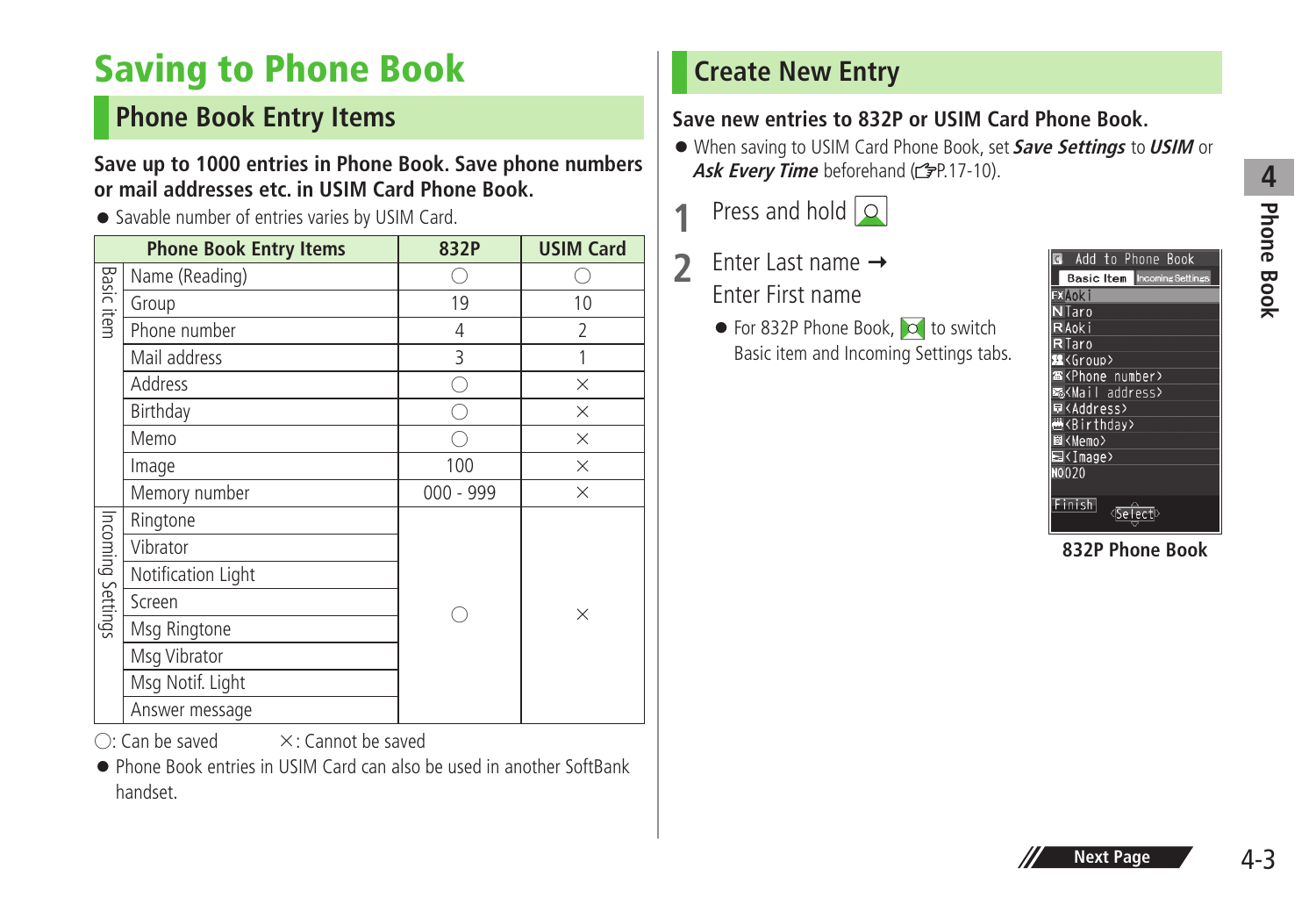## **3** Select an item (See below)

| <b>Item</b>         | <b>Operation/Description</b>                                                         |
|---------------------|--------------------------------------------------------------------------------------|
| <b>Name</b>         | Save first and last names separately. For USIM Card, enter                           |
| (First/Last)        | both names together                                                                  |
|                     | $\blacktriangleright$ Enter name                                                     |
| <b>Reading</b>      | Save first and last name readings separately. For USIM                               |
| (First/Last)        | Card, enter both readings together                                                   |
|                     | $\blacktriangleright$ Enter reading                                                  |
| Group               | > Select a group                                                                     |
| Phone               | > Enter phone number (→ For 832P, select an icon)                                    |
| number              |                                                                                      |
| <b>Mail address</b> | Sinter mail address ( $\rightarrow$ For 832P, select an icon)                        |
|                     | • Save only phone number if mail address is "phone                                   |
|                     | number@softbank.ne.jp".                                                              |
| <b>Address</b>      | $\triangleright$ Enter zip code $\rightarrow$ Enter address                          |
| <b>Birthday</b>     | > Enter birthday                                                                     |
| Memo                | $\geq$ Enter memo                                                                    |
| Image               | Save a still image to appear for incoming calls                                      |
|                     | $\geq$ Select an item                                                                |
|                     | $\cdot$ Select image $\rightarrow$ Select a folder $\rightarrow$ Select a file       |
|                     | • <b>Shoot image</b> $\rightarrow$ Capture still images ( $\mathcal{F}$ Step 2 to    |
|                     | 4 on P.6-5)                                                                          |
|                     | • Saved still image appears for an incoming call only when                           |
|                     | Phone Book Image (FP.17-6) is ON. If there is an                                     |
|                     | image saved for <i>Screen</i> , the image preferentially appears.                    |
| <b>Memory</b>       | > Enter memory number                                                                |
| number              |                                                                                      |
| <b>Ring tone</b>    | > Ring Tones $\rightarrow$ Select a type $\rightarrow$ Select a folder $\rightarrow$ |
|                     | Select a ringtone                                                                    |
| <b>Vibrator</b>     | Select vibrator  ightarrian Select a pattern                                         |

| <b>Item</b>                  | <b>Operation/Description</b>                                                                                                                                                                                                                                                                                                                                 |
|------------------------------|--------------------------------------------------------------------------------------------------------------------------------------------------------------------------------------------------------------------------------------------------------------------------------------------------------------------------------------------------------------|
| <b>Notification</b><br>Light | $\triangleright$ <b>Select illumination</b> $\rightarrow$ Select a pattern                                                                                                                                                                                                                                                                                   |
| Screen*                      | $\triangleright$ <b>SEL picture</b> $\rightarrow$ Select a screen type $\rightarrow$ Select a folder<br>$\rightarrow$ Select an image<br>• Still image saved for <b>Screen</b> appears for an incoming<br>call whether <i>Phone Book Image</i> is ON or OFF.<br><b>Phone Book Image</b> setting applies only when still<br>image is saved for <i>Image</i> . |
|                              | Msq Ringtone > Ring Tones $\rightarrow$ Select a type $\rightarrow$ Select a folder $\rightarrow$<br>Select a ringtone                                                                                                                                                                                                                                       |
| <b>Msg Vibrator</b>          | $\triangleright$ <b>Select vibrator</b> $\rightarrow$ Select a pattern                                                                                                                                                                                                                                                                                       |
| Msg Notif.<br>Light          | $\triangleright$ <b>Select illumination</b> $\rightarrow$ Select a pattern                                                                                                                                                                                                                                                                                   |
| Answer<br>message            | $\triangleright$ Select answer message $\rightarrow$ Select a message                                                                                                                                                                                                                                                                                        |

\* To cancel: Select **RLS picture**

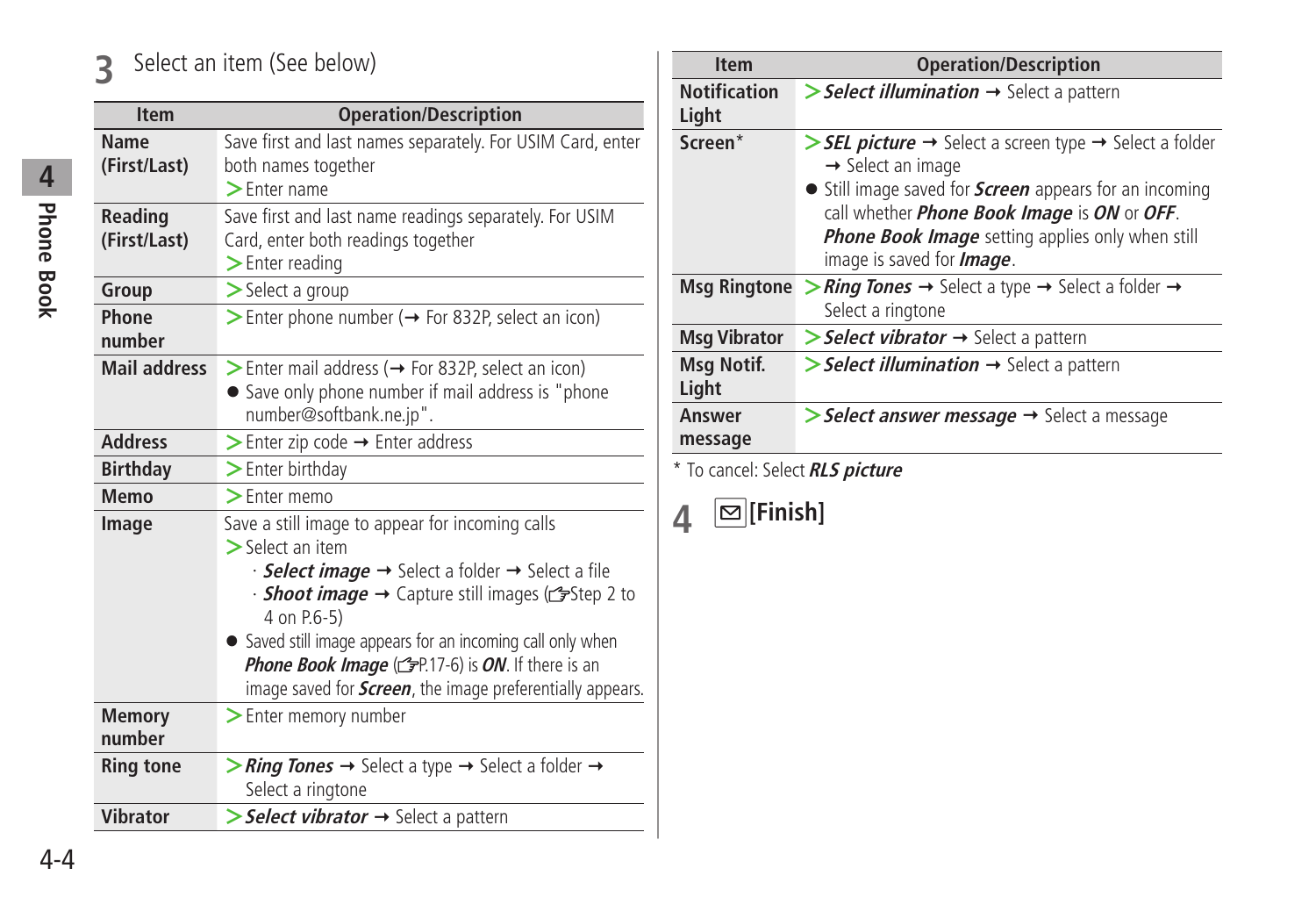## <span id="page-4-0"></span>**Other Ways to Add New Entries**

**Save currently displayed phone numbers, mail addresses or still images to Phone Book.**

**Example: Saving Numbers from Incoming Call Logs**

 $\vert \circ \vert \rightarrow$  Highlight a record  $\rightarrow$   $\vert \overline{Y'} \vert$  [**Menu**]  $\rightarrow$ **Add to Phone Book**

### **2 New Entry**

 $New \rightarrow$  Enter details ( $\mathcal{F}$ From Step 3 on P.4-4)

### **Add to Existing Entry**

```
Add \rightarrow Select entry \rightarrow Enter other details
(\mathbb{C}\mathbb{P}Step 3 on P.4-4)
```
● When saving to USIM Card, **Overwrite** appears instead of **Add**.

When complete,  $\boxed{\infty}$  [Finish]  $\rightarrow$  YES

#### **Note**

- Press **[Menu]** from a function. If **Add to Phone Book** appears, the information is savable to Phone Book. From a text message window, select **Add Address** to save entries; from still image list/still image, select **Set display Phone Book** to save entries.
- When adding still images, entries are saved to handset regardless of Save Settings.
- When saving new entries in Secret Mode or Secret Data Only, entries are saved to handset regardless of Save Settings.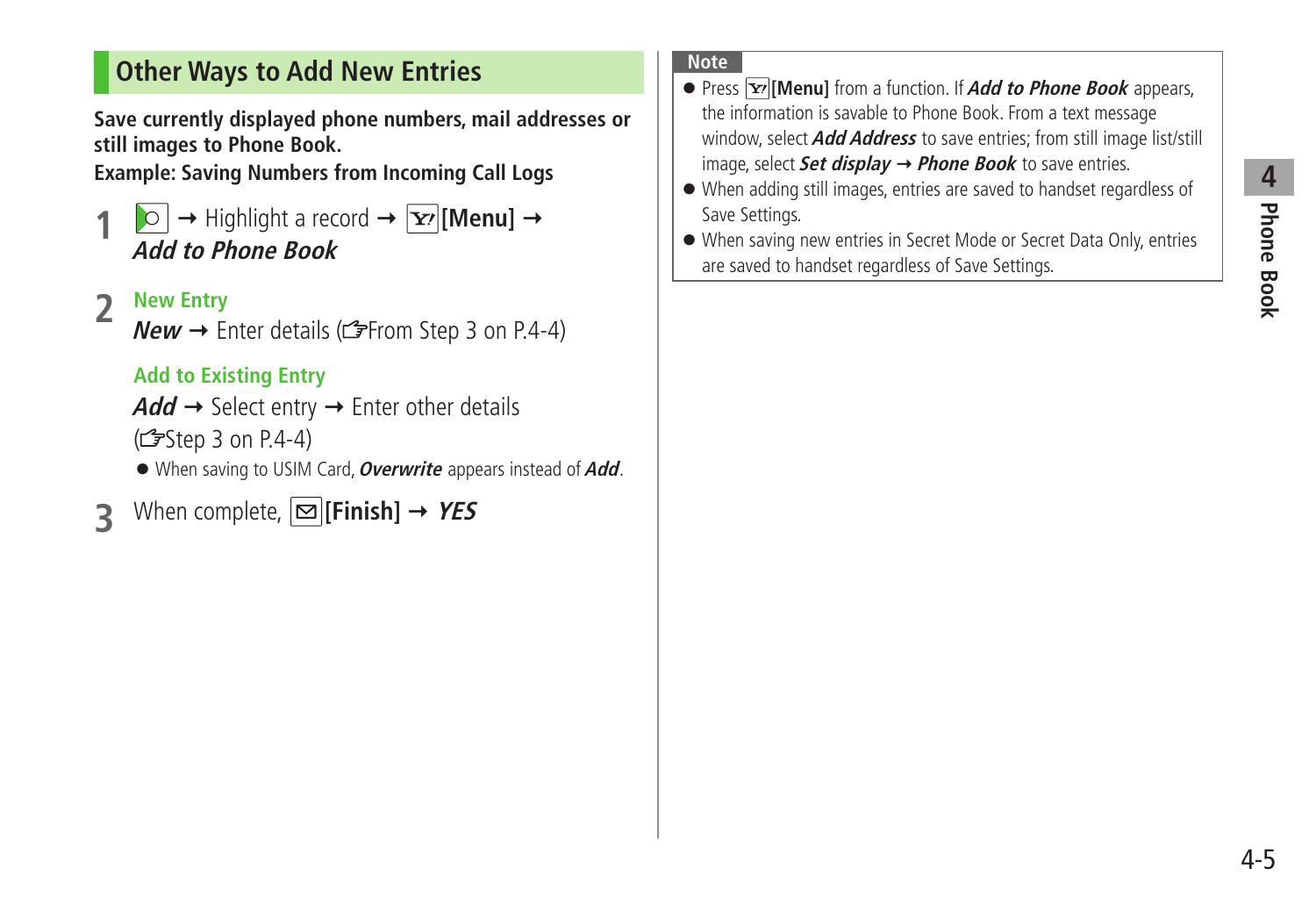## <span id="page-5-0"></span>**Setting Groups**

**Sort entries by Group. Custom set ringtones/vibrators/ notifications per group.**

### **Main Menu ▶ Phone Book ▶ Group**

- 圖 appears for USIM Card Group.
- $\text{Highlight a group} \rightarrow \boxed{\text{S}}$  [**Edit**]  $\rightarrow$  Select an item  $\rightarrow$ Set item
	- $\bullet$  Enter group name for " $\bigcap$  Group name."
	- $\bullet$  For other item operations:  $\sim$   $\neq$  P.4-4 Custom settings unavailable for USIM Card Groups.
- **2** When complete,  $\boxed{2}$  [Finish]

### ■ **Check Settings**

- $>$  Select a group entry, or  $\boxed{\mathbf{Y}}$  [Menu]  $\rightarrow$  *Check setting*
- Settings cannot be checked in USIM Card Group Phone Book.

### ■ **Reset Group Setting**

 $>$  Highlight a group  $\rightarrow \boxed{\mathbf{x}}$  [Menu]  $\rightarrow$  *Reset group*  $\rightarrow$  *YES* 

# **Searching/Using Phone Book**

## **Making Calls from Phone Book**

#### **<Default> A-KA-SA-TA-NA**



- **2** Search Phone Book (See below)
	- $\bullet$  To change search method:  $\overline{c}$   $\overline{c}$   $\rightarrow$  Select a search method (See below)

| <b>Search Method</b>   | <b>Operation/Description</b>                                             |
|------------------------|--------------------------------------------------------------------------|
| A-KA-SA-TA-            | Search entries by katakana syllabary. Names saved in                     |
| <b>NA</b>              | Roman characters are saved under the 英 tab.                              |
| <b>Reading</b>         | $\triangleright$ Enter partial reading $\rightarrow$ $\vert \circ \vert$ |
| Group                  | $\triangleright$ Select a group                                          |
| <b>Memory</b>          | Enter memory (entry) number to search for an entry                       |
| Number*                | > Enter a memory number                                                  |
| Name                   | > Enter partial name $\rightarrow$ $\vert \circ \vert$                   |
| Phone                  | > Enter partial phone number $\rightarrow$ $\sim$                        |
| <b>Number</b>          |                                                                          |
| <b>Mail Address</b>    | Senter partial mail address $\rightarrow  0 $                            |
| 2-touch Dial*          | Show entries with memory (entry) numbers 000 - 009                       |
| * 832P Phone Book only |                                                                          |

**3** Select an entry

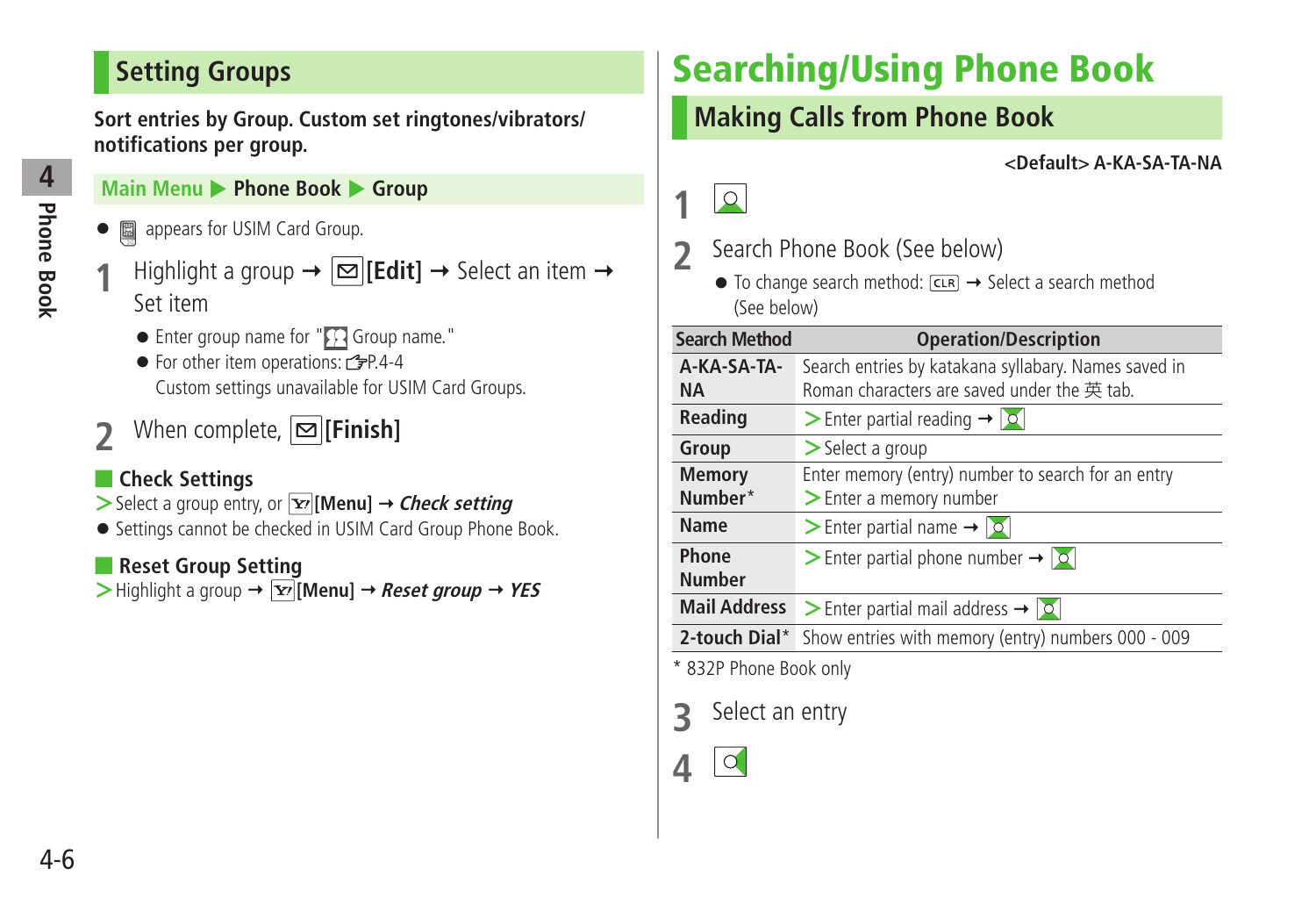# **4** Phone Book **Phone Book**

### <span id="page-6-0"></span>**5 Voice Calls**

Highlight a phone number  $\rightarrow \boxed{\frown}$ 

### **Video Calls**

Highlight a phone number  $\rightarrow \boxed{\infty}$  [V. Call]

#### **Note**

- $\bullet$  To scroll through entries, enter nothing and press  $\circ$  (not available in **Group** or **2-touch Dial**).
- If no matches are found in **Reading** or **Memory Number** method, entries closest to condition appear.
- Once a method is selected, same method retains.

### ■ **Additional Search/Dialing Methods**

| <b>Open Tab Assigned to Key</b><br>from Standby                   | Press and hold $\boxed{0}$ – $\boxed{9}$<br>Open search window assigned to key.                                                                      |
|-------------------------------------------------------------------|------------------------------------------------------------------------------------------------------------------------------------------------------|
| <b>Enter Partial Number from</b><br><b>Standby or during Call</b> | Enter partial number $\rightarrow$ $\circ$                                                                                                           |
| <b>By Memory Number</b>                                           | $\boxed{\frown}$ $\rightarrow$ $\boxed{\circ}$ $\rightarrow$ Enter a memory number                                                                   |
| <b>By Single-digit Memory</b><br>Number (2-touch Dial)            | Enter last digit ( $\boxed{0}$ – $\boxed{9}$ ) of memory<br>number 000-009 $\rightarrow$ 2/0 [Dial]<br>( $\boxed{\infty}$ [V. Call] for Video Calls) |

## **Using Phone Book**

### ■ **Use Phone Book Entries**

 $\triangleright$  **Q**  $\rightarrow$  Highlight an entry  $\rightarrow$  **[Menu]**  $\rightarrow$  Select an item (See below)

| <b>Item</b>          | <b>Operation/Description</b>                                                                             |
|----------------------|----------------------------------------------------------------------------------------------------------|
| <b>New</b>           | Add a new entry (reffrom Step 2 on P.4-3)                                                                |
| Sort                 | Change display order<br>$\geq$ Select an order                                                           |
|                      | • Available only when search method $(\mathcal{F}P.4-6)$ is<br>Name, Phone Number or Mail Address.       |
| Send Ir data*        | ( <del>C</del> <sub>P</sub> P 10-3)                                                                      |
| IC.                  | (C <sub>FP</sub> P.10-5)                                                                                 |
| transmission*        |                                                                                                          |
| Copy to              | Copy an entry to microSD Card                                                                            |
| $microSD*$           | $>$ YES                                                                                                  |
|                      | ● To display copied data: represent                                                                      |
| Delete phone<br>book | $\triangleright$ Select an item $\rightarrow$ Follow steps for selected option<br>(C <sub>J</sub> P.4-9) |
| Character<br>size    | Switch character size to large/standard                                                                  |
| Set secret           | Set/cancel Secret Mode for selected entry                                                                |
| mode/                | • Entries saved as secret data appear only when                                                          |
| Release              | Secret Mode or Secret Data Only is active                                                                |
| secret <sup>*</sup>  | (C <sub>J</sub> P.11-9).                                                                                 |

\* Not available in USIM Card Phone Book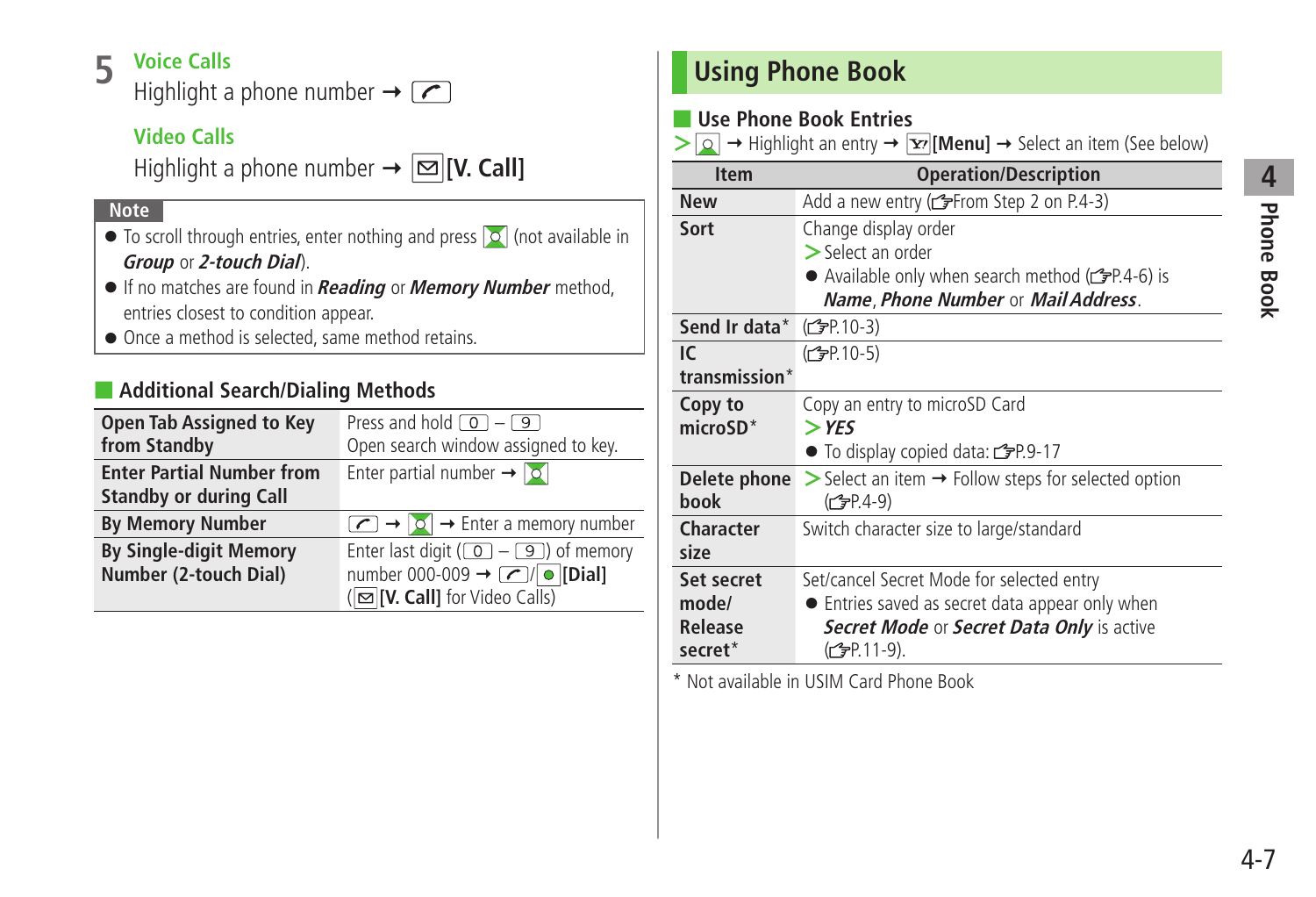### ■ **Use Entry Details**

 $\geq$   $\sim$  Select an entry  $\rightarrow$   $\geq$  [**Menu**]  $\rightarrow$  Select an item (See below)

| <b>Item</b>                      | <b>Operation/Description</b>                                                                                                              |
|----------------------------------|-------------------------------------------------------------------------------------------------------------------------------------------|
| <b>Notify caller</b><br>ID       | Show/hide caller ID (crep-2-3)                                                                                                            |
| Prefix<br>numbers                | Make a call using a prefix number (fre.2-3)                                                                                               |
| Int'l dial<br>assist             | Set International dial assist (free 2-10)                                                                                                 |
| Restrictions*                    | Activate restrictions on specified entry (FP.11-10)                                                                                       |
| <b>Edit Phone</b><br><b>Book</b> | Edit entry (reffrom Step 3 on P.4-4)                                                                                                      |
| Delete phone<br>book             | > Phone number or Delete this $\rightarrow$ YES<br>• Item names vary by selected item:                                                    |
|                                  | Mail address/Address/Birthday/Memo/Image                                                                                                  |
| <b>Add shortcut</b><br>icon      | Create a shortcut (real-17)                                                                                                               |
| Compose<br>S! Mail               | Create a message to mail address of selected entry<br>(from Step 4 on P.13-4)                                                             |
| Compose<br><b>SMS</b>            | Create an SMS message to phone number of selected<br>entry (reffrom Step 4 on P.13-7)<br>• Message can be sent to SoftBank handsets only. |
| Send Ir data*                    | (C=P.10-3)                                                                                                                                |
| $\overline{C}$                   | (C <sub>FP</sub> P.10-5)                                                                                                                  |
| transmission*                    |                                                                                                                                           |
| Copy to                          | Copy an entry to microSD Card                                                                                                             |
| $microSD*$                       | $>$ YES                                                                                                                                   |
|                                  | $\bullet$ To display copied data: $\bullet$ P.9-17                                                                                        |
| Copy names                       | Copy a name                                                                                                                               |

| <b>Item</b>         | <b>Operation/Description</b>                    |
|---------------------|-------------------------------------------------|
| Copy phone          | Copy an item                                    |
| numbers             | ltem names vary by selected item.               |
|                     | Copy mail add./Copy address/Copy birthday/      |
|                     | Copy memo                                       |
| Character           | Switch character size to large/standard         |
| size                |                                                 |
| Set secret          | Set/cancel Secret Mode for selected entry       |
| mode/               | • Entries saved as secret data appear only when |
| Release             | Secret Mode or Secret Data Only is active       |
| secret <sup>*</sup> | (C <sub>FP</sub> P.11-9).                       |
| Copy to USIM/       | Copy an entry to USIM Card                      |
| Copy from           | $>$ YES                                         |
| <b>USIM</b>         |                                                 |

\* Not available in USIM Card Phone Book

#### **Note**

 $\bullet$  Insert entry details to a message ( $\textcircled{r}$ P.3-5).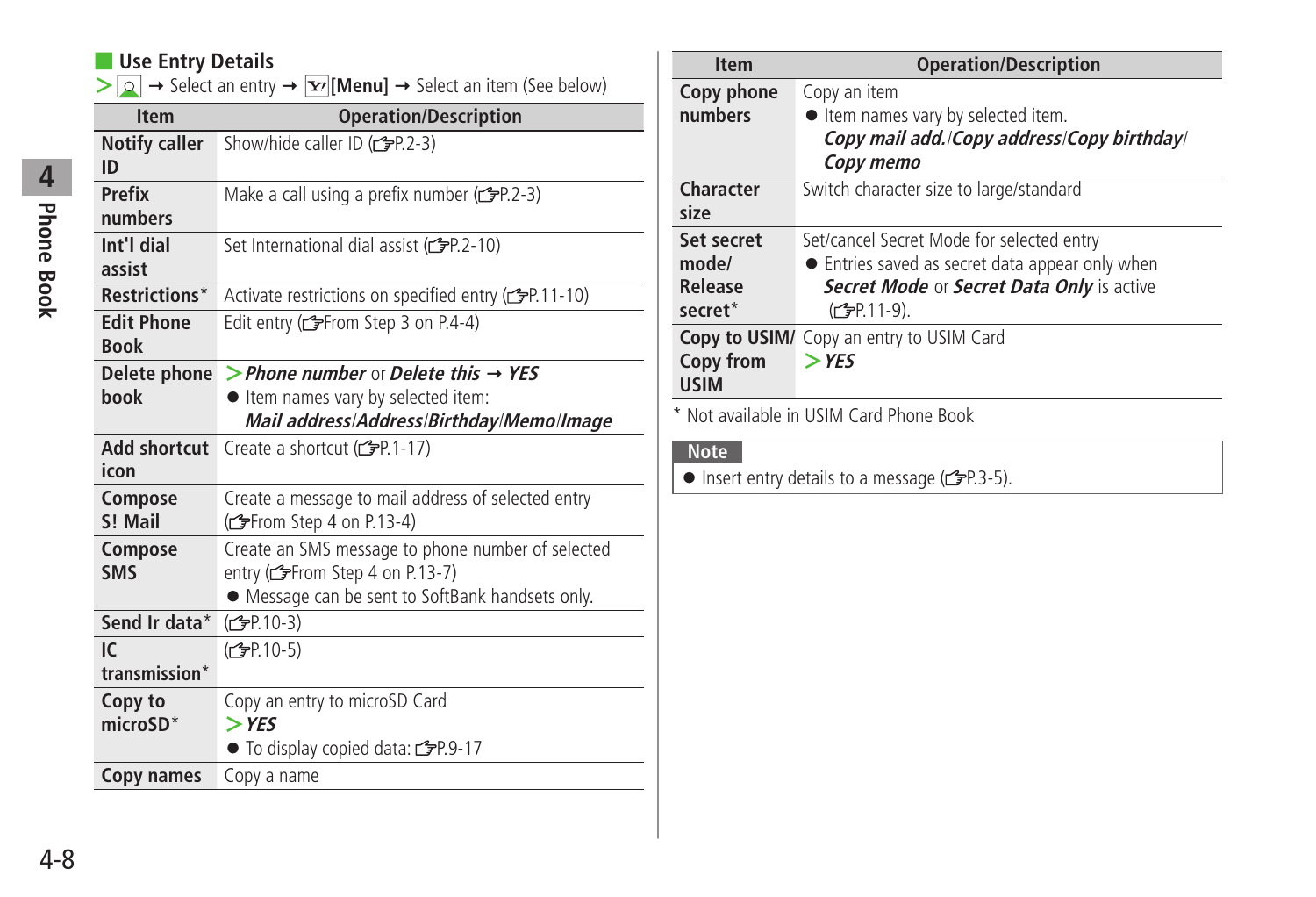## <span id="page-8-0"></span>**Managing Phone Book**

## **Editing Phone Book Entries**

- $\boxed{\circ}$   $\rightarrow$  Select an entry  $\rightarrow$   $\boxed{\circ}$  [Edit]
- Edit ( $\mathcal{L}$ From Step 3 on P.4-4)  $\rightarrow$  **YES**

### **Deleting Phone Book Entries**

- $\boxed{\circ}$   $\rightarrow$  Highlight an entry  $\rightarrow$   $\boxed{\mathbf{Y}'}$  [Menu]  $\rightarrow$ **Delete phone book**
- **2** Select an item (See below)

| <b>Item</b>             | <b>Operation/Description</b>                                                                                                                                                                                                                          |
|-------------------------|-------------------------------------------------------------------------------------------------------------------------------------------------------------------------------------------------------------------------------------------------------|
| Delete this             | $>$ YES                                                                                                                                                                                                                                               |
| Delete select           | > Check entries to delete $\rightarrow \infty$ [Finish] $\rightarrow$ YES<br>• $\vert y \vert$ [Menu] $\rightarrow$ Select all in tab*, Select all,<br><b>Release all in tab<sup>*</sup> or Release all to check/uncheck</b><br>all entries at a time |
| Delete all in<br>$tab*$ | $>$ YES                                                                                                                                                                                                                                               |
| Delete all              | Delete all entries (832P/USIM Card Phone Book) including<br>Secret Mode entries<br>$>$ Enter Phone Password $\rightarrow$ YES $\rightarrow$ YES                                                                                                       |

\* Available in **A-KA-SA-TA-NA**, **Reading**, **Group** and **Memory Number** search methods (r P.4-6)

## **Copying/Deleting Phone Book Data Main Menu ▶ Phone Book ▶ Memory Manager 1** Enter Phone Password

**2** Select an item (See below)

| <b>Item</b>   | <b>Operation/Description</b>                                                    |
|---------------|---------------------------------------------------------------------------------|
| Copy          | Copy data between 832P/USIM Card Phone Book<br>> Copy to USIM or Copy from USIM |
| <b>Delete</b> | Delete data in 832P/USIM Card Phone Book<br>$>$ Phone or USIM                   |

**3 Phone Book**  $\rightarrow$  Select an entry\*

\* To clear, repeat operation.

## $\mathbf{A} \quad \boxed{\infty}$  [Finish]  $\rightarrow$  YES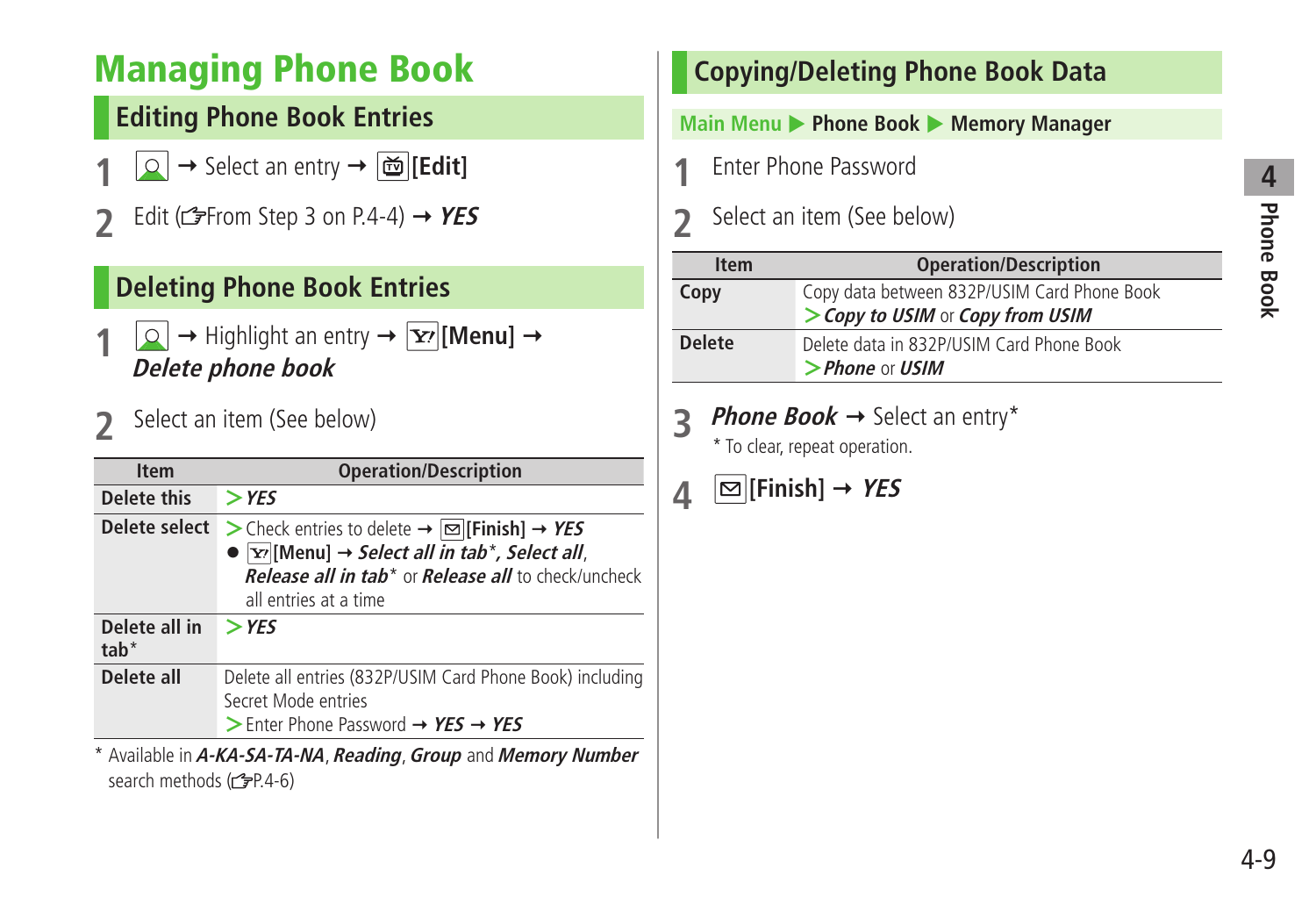### <span id="page-9-0"></span>**Phone Book Memory Status**

**Main Menu > Phone Book > Memory Status** 

View 832P/USIM Card Phone Book memory status.

## **S! Addressbook Back-up**

**Back up Phone Book entries to S! Addressbook (network server); synchronize 832P Phone Book with S! Addressbook; restore Phone Book after accidental loss/alteration.**

● Separate subscription is required for this service.

### **Notes**

- $\bullet$  Fully charge battery beforehand ( $\Box$ appears).
- Transmission fees apply to synchronization, backup and restoration.
- Restoration cancels these Phone Book settings: Ringtone, Vibrator, Notification Light, Picture, Answer message.
- **S! Addressbook is deleted upon contract termination.**
- **Addresses saved in Address field on 832P Phone Book are saved to building name field in S! Addressbook.**
- **When number of characters saved in S! Addressbook exceeds maximum number of characters savable on 832P Phone Book, excess characters do not appear on 832P Phone Book.**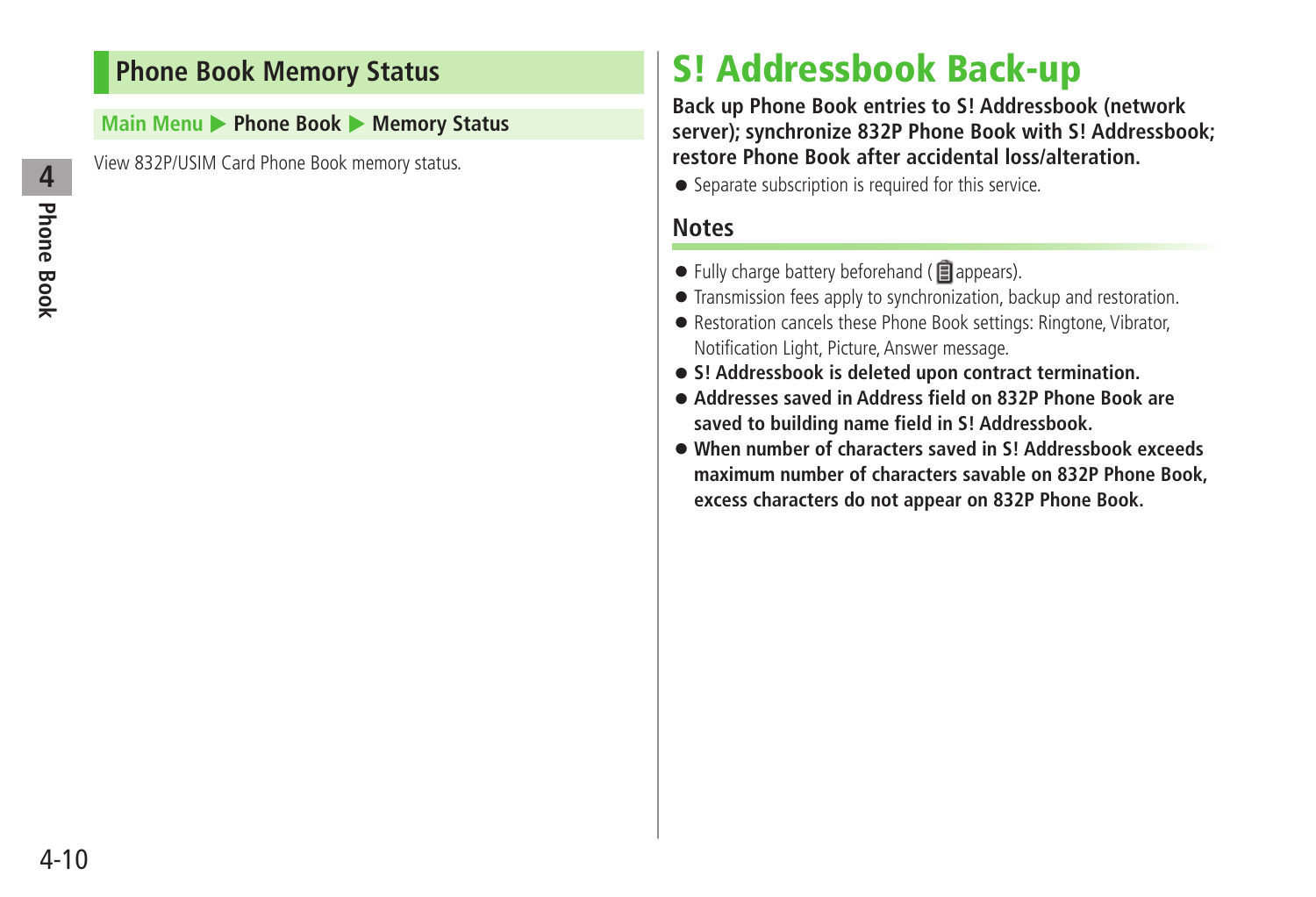### <span id="page-10-0"></span>**Synchronization/Back-up/Restoration**

- Be careful of back-up/restoration timing or selecting a synchronization direction.
- When no 832P Phone Book entries exist, selecting **Synchronize**, **Sync from Phone** or **Backup to Server** deletes S! Addressbook.
- When no S! Addressbook entries exist, selecting **Synchronize**, **Sync from Server** or **Restore from Server** deletes all 832P Phone Book entries.

### **Capacity Disparities**

● When the number of savable items varies between 832P Phone Book and S! Addressbook, synchronization reflects lower limit.

### **Transfer to New Handsets**

- S! Addressbook Back-up-compatible 3G Handsets: Data remains.
- Other 3G Handsets: Service subscription and data remains, but data is not accessible via handset (accessible via PCs).
- V3/V4/V5/V6/V8 Series: Service subscription is terminated and data is deleted.

### **Manual Synchronization**

#### **Main Menu > Phone Book > S! Addressbook BkUp Start Sync**

- **YES → Enter Phone Password**
- **2** Select an item (See below)

| <b>Item</b>         | <b>Operation/Description</b>                    |
|---------------------|-------------------------------------------------|
| Synchronize         | Synchronize 832P Phone Book with S! Addressbook |
| <b>Sync from</b>    | Send edited data to S! Addressbook              |
| Phone               |                                                 |
| Sync from           | Receive edited data from S! Addressbook         |
| Server              |                                                 |
| <b>Backup to</b>    | Back up 832P Phone Book to S! Addressbook       |
| Server              |                                                 |
| <b>Restore from</b> | Restore S! Addressbook to 832P Phone Book       |
| <b>Server</b>       |                                                 |
|                     |                                                 |

## $\overline{3}$  **YES**  $\rightarrow$  OK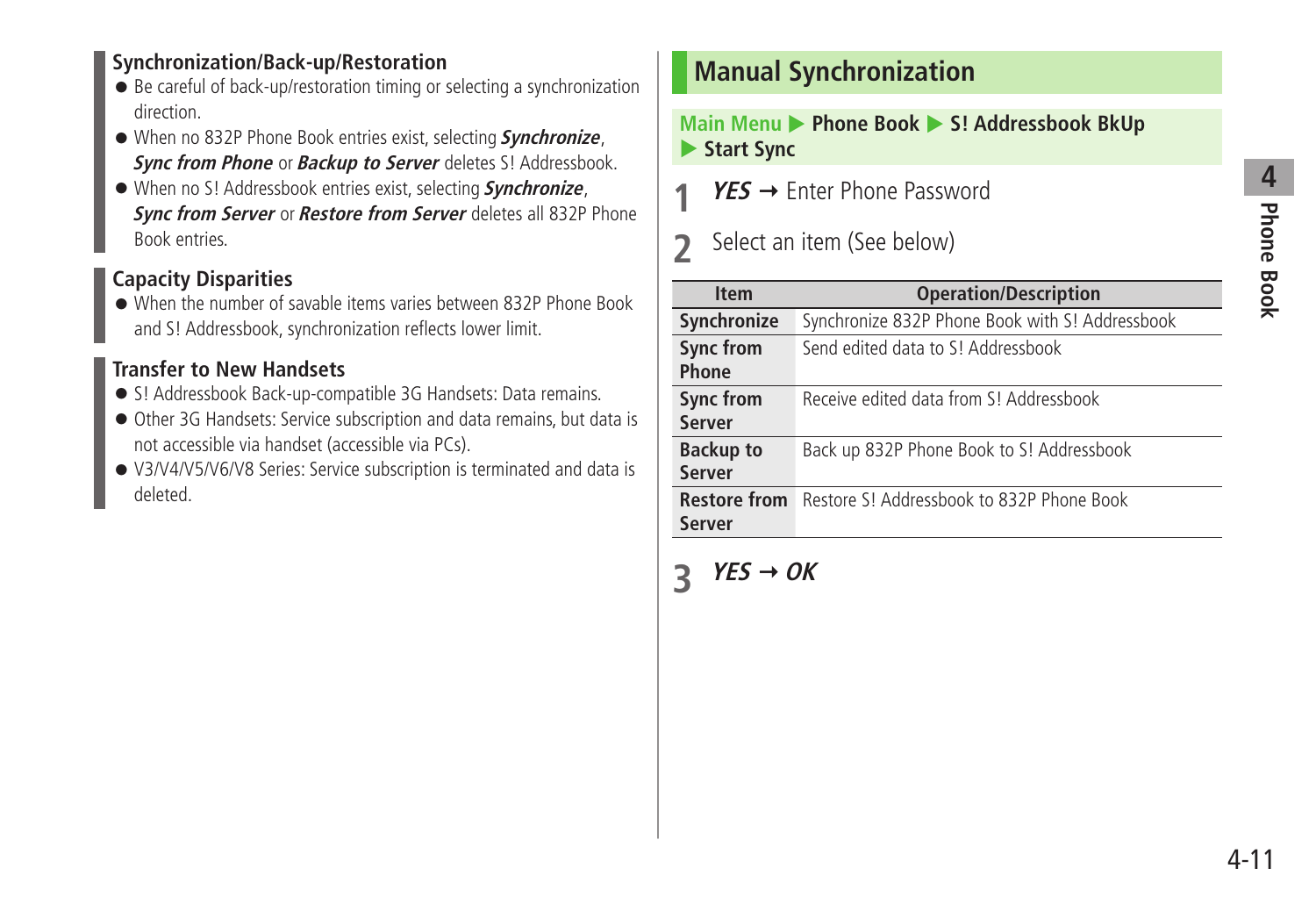### <span id="page-11-0"></span>**Auto Synchronization**

**Main Menu > Phone Book > S! Addressbook BkUp** ▶ Auto Sync Settings ▶ ON/OFF

- **1** Enter Phone Password **ON** ● To cancel, select **OFF**
- **2** Select an item (See below)

| <b>Item</b>          | <b>Operation/Description</b>                                                |
|----------------------|-----------------------------------------------------------------------------|
| <b>Every week</b>    | Synchronize weekly at specified time of the day                             |
|                      | Select a day $\rightarrow$ Set start time $\rightarrow$ Select a sync type  |
| Every month          | Synchronize monthly at specified time of the date                           |
|                      | Senter a date $\rightarrow$ Set start time $\rightarrow$ Select a sync type |
| <b>After Editing</b> | Synchronize ten minutes after entries are edited                            |
| <b>PB</b>            | > Select a sync type                                                        |

## **3 YES**

### ■ **View Auto Sync Settings**

 $\geq$  Main Menu  $\geq$  Phone Book  $\geq$  S! Addressbook BkUp

▶ Auto Sync Settings ▶ Confirm Settings

## **Viewing Sync Log**

**View synchronization/back-up/restoration logs.**

**Main Menu > Phone Book > S! Addressbook BkUp** ▶ Sync Log

**1** Select a log

### ■ **Delete Sync Log**

 $>$  In Step 1, (highlight a log  $\rightarrow$  )  $\overline{Y}$ <sup>r</sup> [Menu]  $\rightarrow$  *Delete this* or *Delete all* (→ For *Delete all*, enter Phone Password) → YES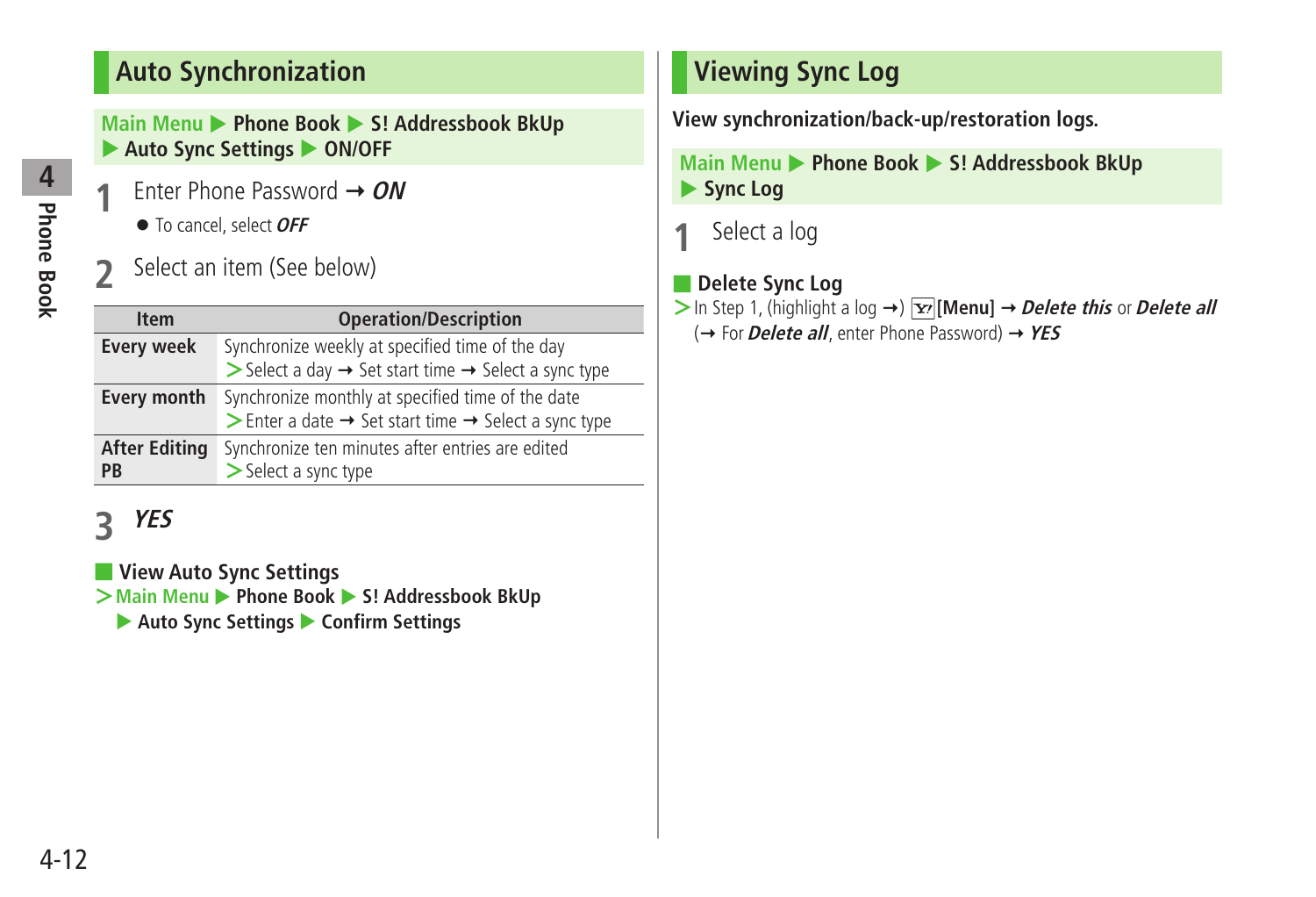## <span id="page-12-0"></span>**Account Details**

**Save phone number, mail address, street address, etc. in Account Details.**

## **Editing Account Details**

- $\bullet$   $\rightarrow$   $\circ$
- **2 [Edit]** Enter Phone Password
- $\overline{3}$  Edit  $\rightarrow \boxed{\infty}$  [Finish]
	- Your subscribing phone number cannot be edited or deleted.

## **Account Details Functions**

### In Account Details, press  $\boxed{\mathbf{x}}$  [Menu] for following operations.

| <b>Item</b>            | <b>Operation/Description</b>                                                                                    |
|------------------------|-----------------------------------------------------------------------------------------------------------------|
| Edit <sup>*</sup>      | > Edit Account Details (refrom Step 3 above)                                                                    |
| Character<br>size      | Switch character size to large/standard                                                                         |
| Display all<br>$data*$ | View all saved items such as phone numbers and mail<br>addresses                                                |
| Copy names             | Copy a name                                                                                                     |
| Copy phone<br>numbers  | Copy an item<br>ltem names vary by selected item.<br>Copy mail add./Copy address/Copy birthday/<br>Copy notepad |

| <b>Item</b>            | <b>Operation/Description</b>                                                                                                                                                                              |
|------------------------|-----------------------------------------------------------------------------------------------------------------------------------------------------------------------------------------------------------|
| Send Ir data           | Send details via Infrared (cep-10-3)<br>• Alternatively, while Account Details is open, press<br>$\Omega$ [Ir].                                                                                           |
| IC.<br>transmission    | Send details via IC transmission (CPP.10-5)<br>• Alternatively, while Account Details is open, press<br>尚 [ICtrans].                                                                                      |
| Copy to<br>microSD     | Copy details to microSD Card<br>$>$ YES<br>$\bullet$ To display copied data: $\bullet$ P.9-17<br>● Account Details is saved as a Phone Book entry.                                                        |
| Erase phone<br>number* | $>$ Select an item $\rightarrow$ YES<br>• Delete items saved in Account Details<br>• Item names vary by selected item.<br>Erase mail add./Erase address/Erase birthday/<br>Erase memorandums/Delete image |
| Reset*                 | Reset all Account Details except your subscribing phone<br>number<br>$>$ YES                                                                                                                              |

\* Enter Phone Password if required.

### **Note**

● Quote a content from Account Details to a message (<a>
<sub>Tep</sub></a>.5).